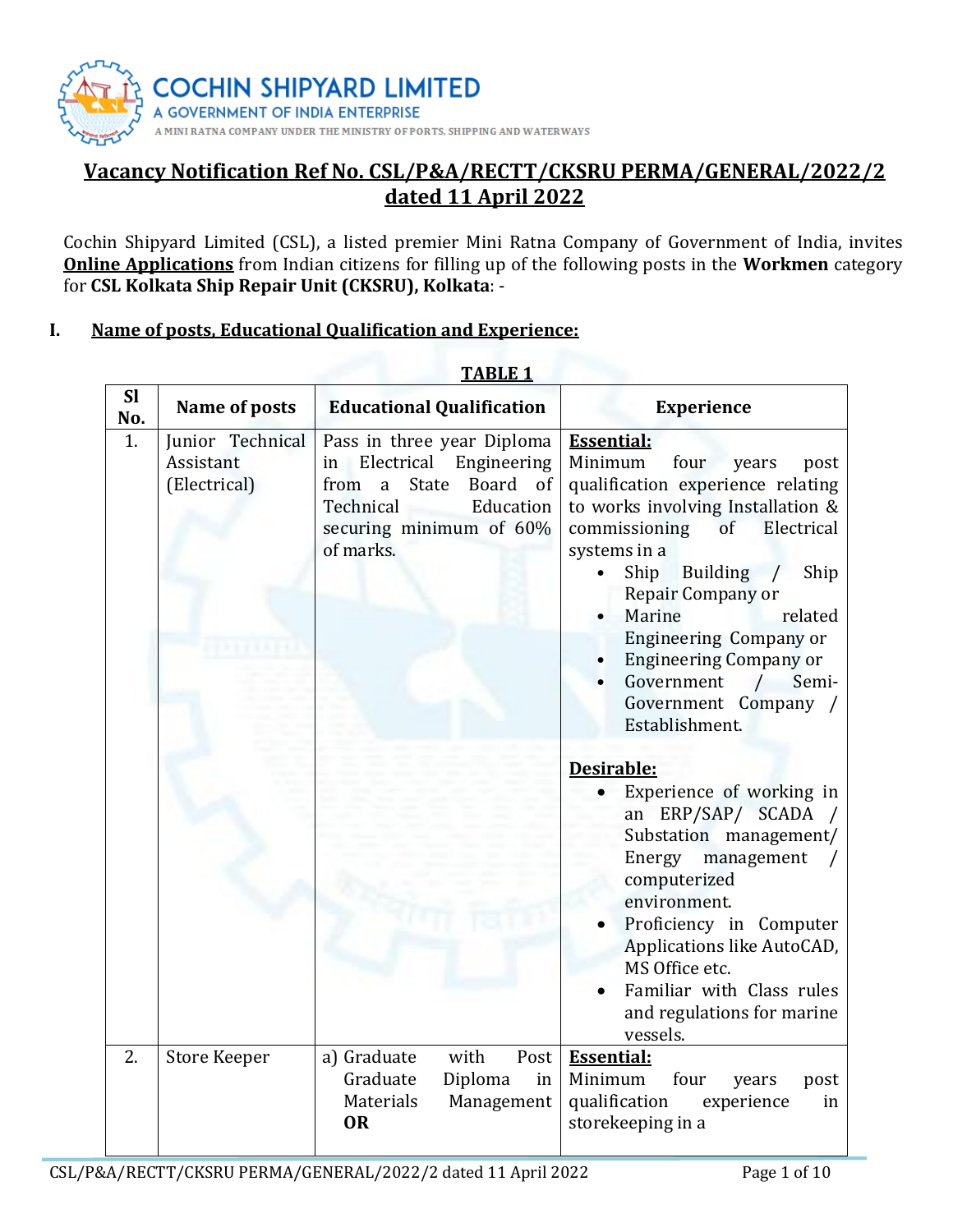

| <b>Sl</b><br>No. | Name of posts | <b>Educational Qualification</b>                      | <b>Experience</b>                                                                                            |
|------------------|---------------|-------------------------------------------------------|--------------------------------------------------------------------------------------------------------------|
|                  |               | b) Diploma in Engineering<br>(Mechanical/Electrical). | Shipyard or<br><b>Engineering Company or</b><br>Government/<br>Semi-<br>Government Company<br>Establishment. |
|                  |               |                                                       | Desirable:<br>materials<br>in<br>Exposure<br>management/ERP packages.                                        |

**Applicants should possess the ability to communicate in Bengali/Hindi.**

# **II. Important Dates :**

| Commencement of Online Application | : 19 April 2022 |
|------------------------------------|-----------------|
| Last Date of Online Application    | $: 10$ May 2022 |

#### **III. Name of Posts, No. of vacancies & Reservation:**

| <b>TABLE 2</b> |                                         |     |
|----------------|-----------------------------------------|-----|
| Sl No.         | <b>Name of Posts</b>                    | IIR |
|                | Junior Technical Assistant (Electrical) |     |
|                | Store Keeper                            |     |
|                |                                         |     |

- a) CSL reserves the right to increase / decrease the number of vacancies or not to fill up any of the vacancies or cancel the recruitment process, as per its requirement.
- b) The posts are identified for applicants with bench mark disabilities as below:

| <b>TABLE 3</b>             |              |                                                |  |
|----------------------------|--------------|------------------------------------------------|--|
| Name of posts              | Category     | <b>Bench Mark disability</b>                   |  |
| Junior Technical Assistant | Category (b) | Deaf and hard of hearing;                      |  |
| (Electrical)               |              | Locomotor disability including cerebral palsy, |  |
|                            | Category (c) | leprosy cured, dwarfism, acid attack victims   |  |
|                            |              | and muscular dystrophy;                        |  |
|                            | Category (b) | Deaf and hard of hearing;                      |  |
| Store Keeper               |              | Locomotor disability including cerebral palsy, |  |
|                            | Category (c) | leprosy cured, dwarfism, acid attack victims   |  |
|                            |              | and muscular dystrophy;                        |  |
|                            | Category (e) | Multiple disabilities                          |  |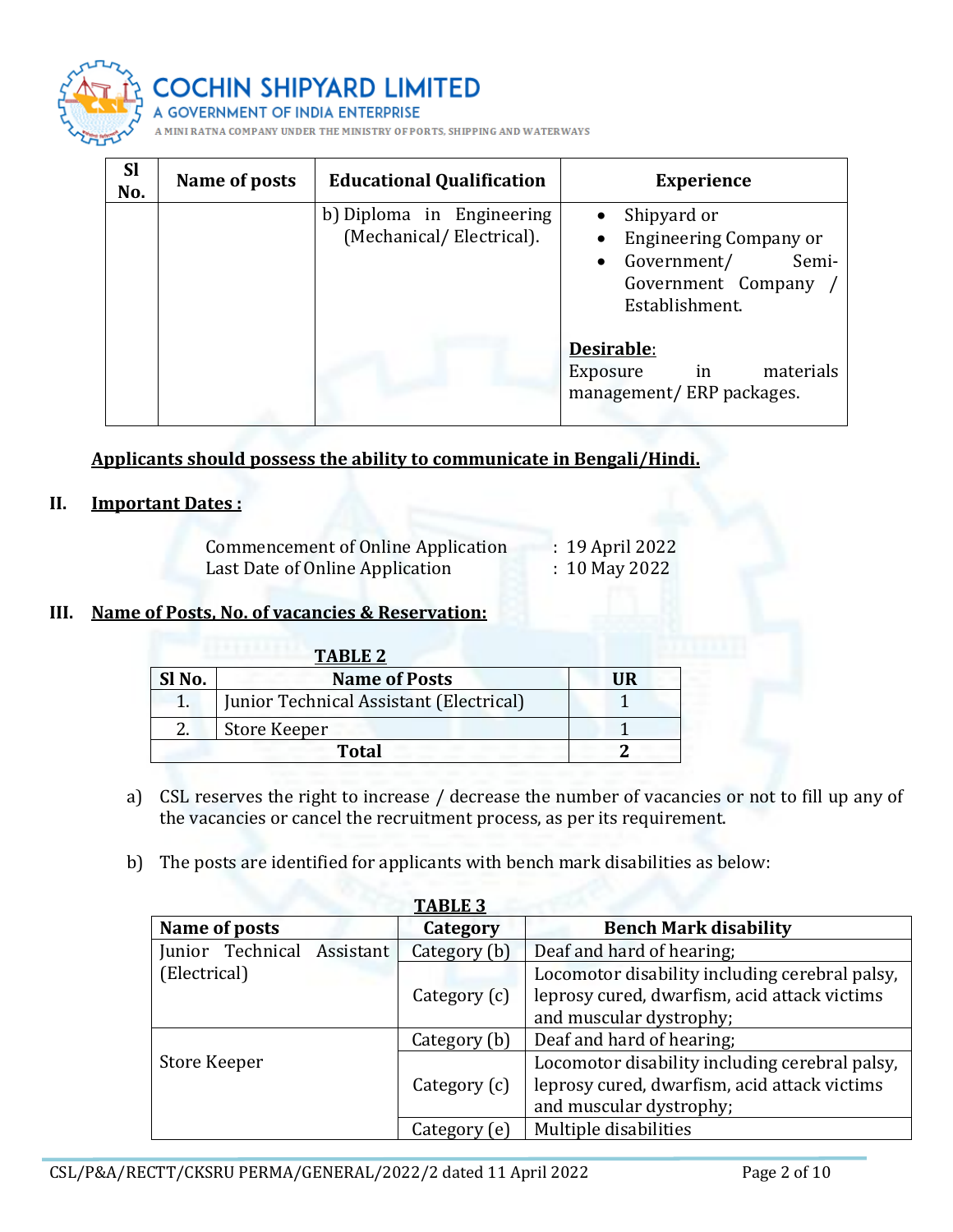

## **IV. Scale of Pay, Benefits & Place of Posting:**

a) Grade and Pay scale:-

| TARLE <sub>4</sub> |                     |  |
|--------------------|---------------------|--|
| Grade              | <b>Scale of Pay</b> |  |
| W7                 | ₹23500-77000        |  |

b) Monthly Emoluments as on date:-

| <b>TABLE 5</b> |                                 |                    |  |
|----------------|---------------------------------|--------------------|--|
| Sl No          | <b>Wage Type</b>                | Amount $(\bar{x})$ |  |
|                | Basic pay                       | ₹23500             |  |
| 2              | DA (at present 29.4%)           | ₹6909              |  |
|                | HRA (at present 24%) at Kolkata | ₹5640              |  |
| 4              | <b>Other Allowances</b>         | ₹3805              |  |
|                | <b>Total</b>                    | ₹ 39854            |  |

- c) Other benefits under New Pension Scheme, Contributory Provident Fund, Accident Insurance coverage, Reimbursement of Medical expenses under the Contributory Medical Insurance policy, Leave encashment etc as admissible shall be applicable.
- d) The posting shall be at CSL Kolkata Ship Repair Unit (CKSRU)/any other CSL units/project sites as desired by CSL. However, depending upon project requirements, the candidates are liable to be transferred within different units of CSL. The appointment to the posts carries with it the obligation to serve in any department of CSL or on-board ships or in any of the units / work sites/ projects undertaken in any part of India or abroad as the case may be.

## **V. Age:**

- a) **The upper age limit prescribed for the posts shall not exceed 35 years as on 10 May 2022**, **i.e. applicants should be born on or after 11 May 1987.**
- b) Age relaxation for Persons with Benchmark Disabilities (PwBD) and Ex-servicemen shall be as per Government of India guidelines. However, in no case, age limit after applying all age relaxations shall exceed 45 years.

#### **VI. Method of Selection:**

- a) The method of selection for the posts shall be through **Objective Type Online test and Descriptive Type Online Test** which shall be conducted out of 100 marks and marks awarded accordingly.
- b) Depending on the number of online applications received, the tests shall be held at West Bengal as decided by CSL. The allocation of examination centre shall be at the sole discretion of CSL.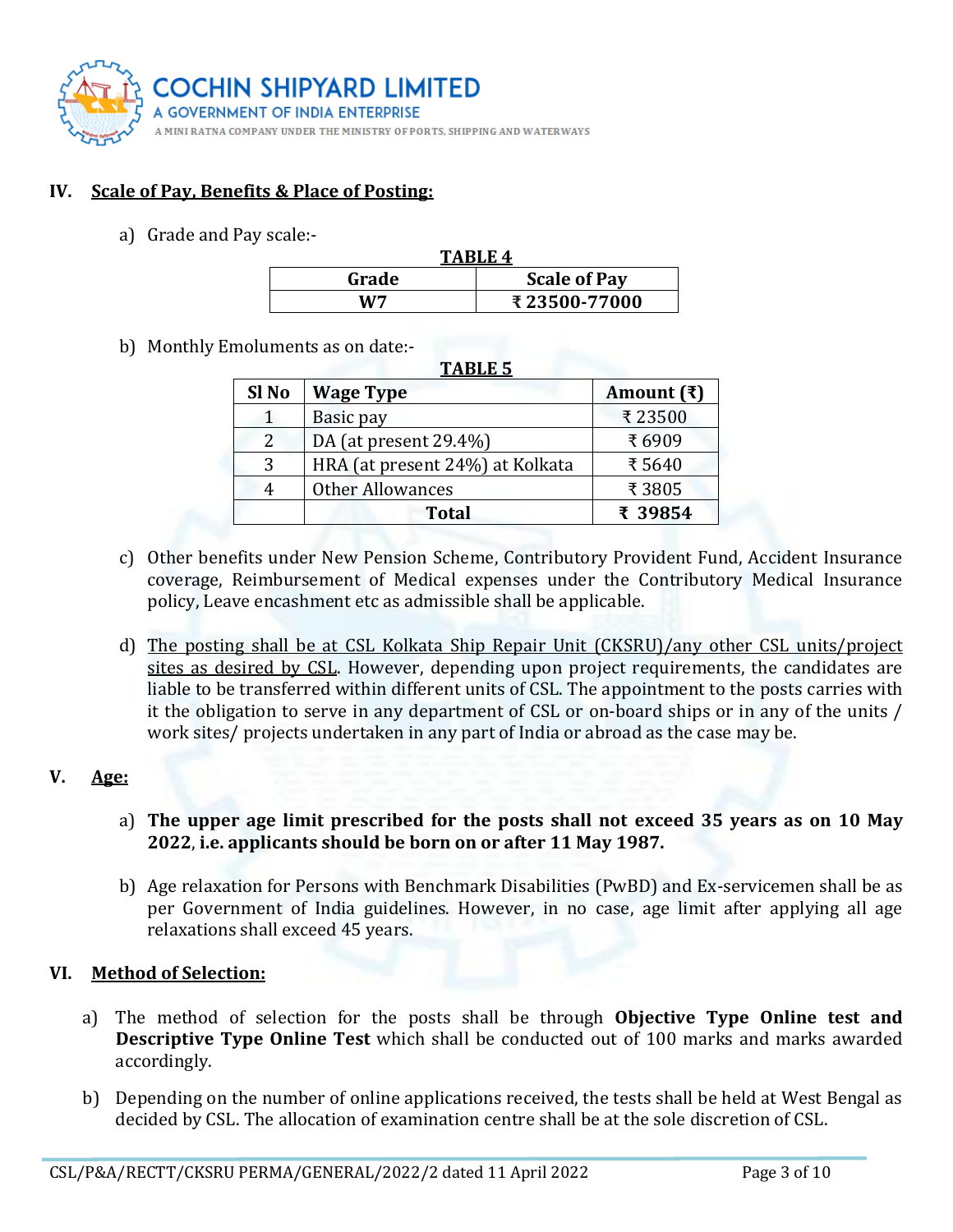

c) The Objective Type Online Test shall be of **75 Minutes duration comprising of 70 Multiple Choice Questions** in the following areas. Each question carries one mark and there shall be no negative marks. The Descriptive type Online test shall be of **60 minutes duration**. The details of Objective and Descriptive type test are as under:-

| i.  | <b>Objective Type Online Test</b>   |           |
|-----|-------------------------------------|-----------|
|     | General Knowledge                   | 5 Marks   |
|     | Reasoning                           | 5 Marks   |
|     | Quantitative Aptitude               | 5 Marks   |
|     | <b>General English</b>              | 5 Marks   |
|     | Discipline related                  | 50 Marks  |
| ii. | <b>Descriptive Type Online Test</b> |           |
|     | Discipline related                  | 30 Marks  |
|     | <b>Total</b>                        | 100 marks |

- d) Detailed Syllabus for Objective type Online test & Descriptive type Online Test is at **Annexure I.** Please note that the given syllabus is only indicative and not exhaustive.
- e) Merit lists shall be prepared on the basis of marks secured by the candidates in the Objective and Descriptive Type Online Test and the candidates shall be short listed for the certificate verification based on the marks secured in the Objective and Descriptive Type Test, in the order of merit of posts. In case, same marks secured by more than one candidate, marks scored in the Discipline part of the Objective Type Online Test shall be the basis of determining the order of merit list. In case of a tie thereafter, relative merit shall be decided based on seniority in age. Candidates who score minimum pass marks and above shall be shortlisted for the certificate verification in the order of merit. The minimum pass mark for all categories shall be 50% of the Marks of each test (Objective & Descriptive).
- f) Depending upon the number of online applications received, CSL reserves the right to scrutinise applications for various posts and prepare shortlist of candidates based on meeting eligibility requirements ascertained through the certificates uploaded by the applicants in the online application portal and only such shortlisted candidates may be permitted to attend the selection process.

## **VII. Conditions:**

## **(a) Reservation**

- (i) Government of India Directives on reservation shall apply.
- (ii) In the case of Persons with Benchmark Disabilities, the degree of disability should be a minimum of 40%. The applicant should submit a *valid Certificate of disability* to this effect in the prescribed format issued by Competent Authority as per the Rights of Persons with Disabilities Rules, 2017.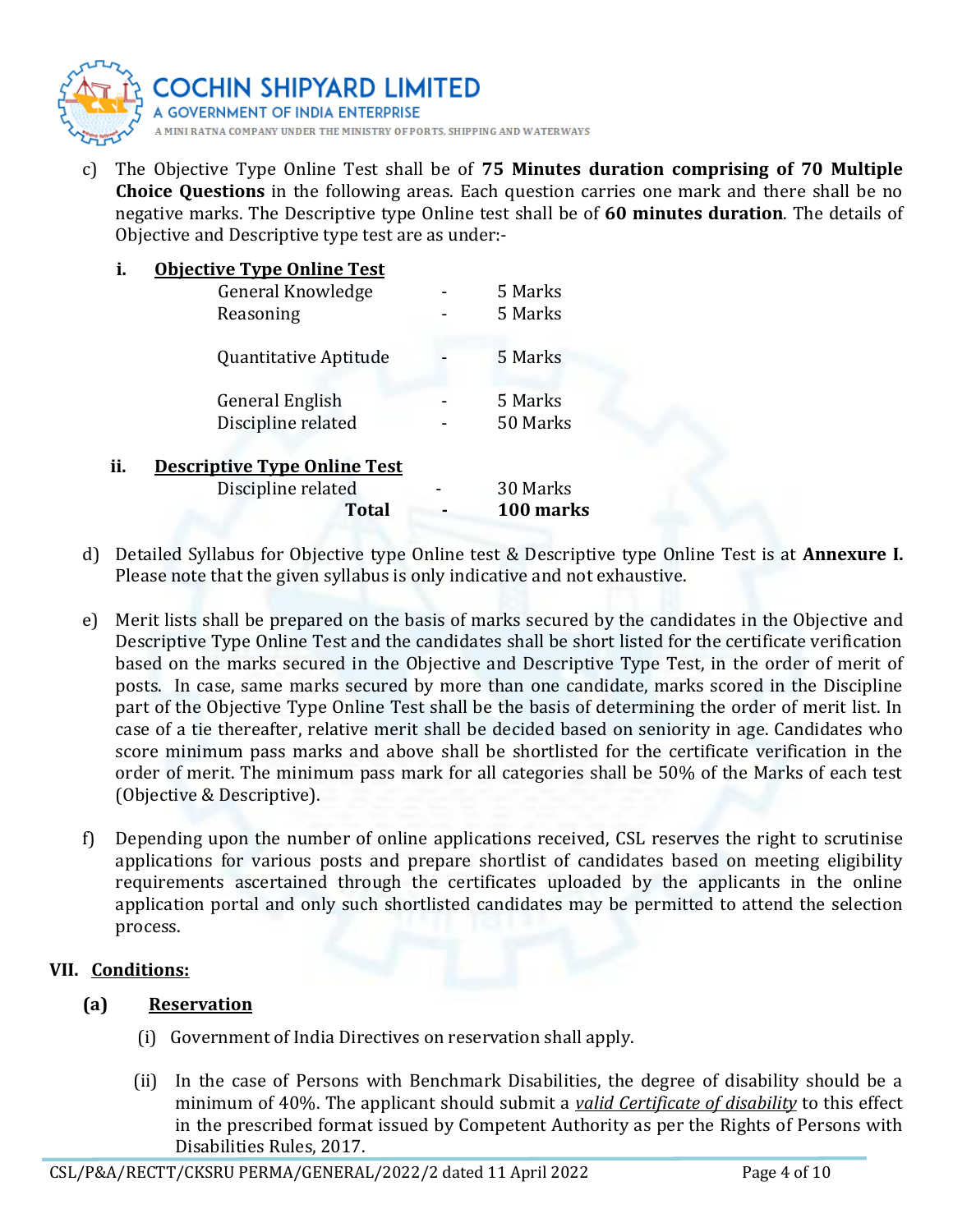

## **(b) Qualification**

- (i) The minimum qualification stipulated for the posts must be from a University / Institute / Examination Board recognized by AICTE / appropriate statutory authority / State / Central Government.
- (ii) Those applicants having qualifications equivalent to any of the prescribed qualifications should submit Equivalency Certificate issued by the Competent Authority and without such certificate, their candidature shall not be considered.
- (iii) The applicants are required to fill in the exact percentage of marks scored by them in the qualifying examination in the online application submitted for the posts as applicable. Some Universities /Institutes/ Examination Boards do not award Class or Percentage of marks and allot Aggregate Grade Points (e.g. CGPA/OGPA/CPI etc). In case University/Institute/Examination Board defines criteria for conversion of Aggregate Grade Point into Class and/or percentage of marks, the same shall be accepted. However, where the University/Institute/ Examination Board does not define criteria for conversion of Aggregate Grade Point into Class and/or percentage of marks, the Aggregate Grade Points may be multiplied by 10 to get the required percentage of marks.

#### **(c) Experience**

- (i) **Experience acquired after the date of passing of the qualification stipulated as per item I above shall only be considered. Period of post qualification experience shall be reckoned as on 10 May 2022.**
- (ii) The period of completed Apprenticeship Training in the relevant discipline under the Apprentices Act 1961, shall be treated as experience. Any training with remuneration shall also be treated as experience.
- (iii) **Experience Certificates obtained from Companies registered under the Companies Act 1956 or Foreign Companies of equivalent status shall only be considered for short listing and for consideration for selection.**
- (iv) Applicants who are presently working in any company (Private / Public sector/ Govt), in the absence of experience certificate, should submit copy of **Appointment / Offer letter issued by the company, latest Pay Slip / copy of last Pay drawn as proof of experience. For past employment, experience certificate indicating the date of joining as well as**  relieving should be submitted. During the certificate verification process, the candidates should produce all certificates in original to establish the experience claimed in their online application, failing which they shall not be considered for further selection.
- (v) **Work experience obtained from contractors (Proprietary Firms and Partnership Firms) engaged by companies may be considered based on the endorsement of the**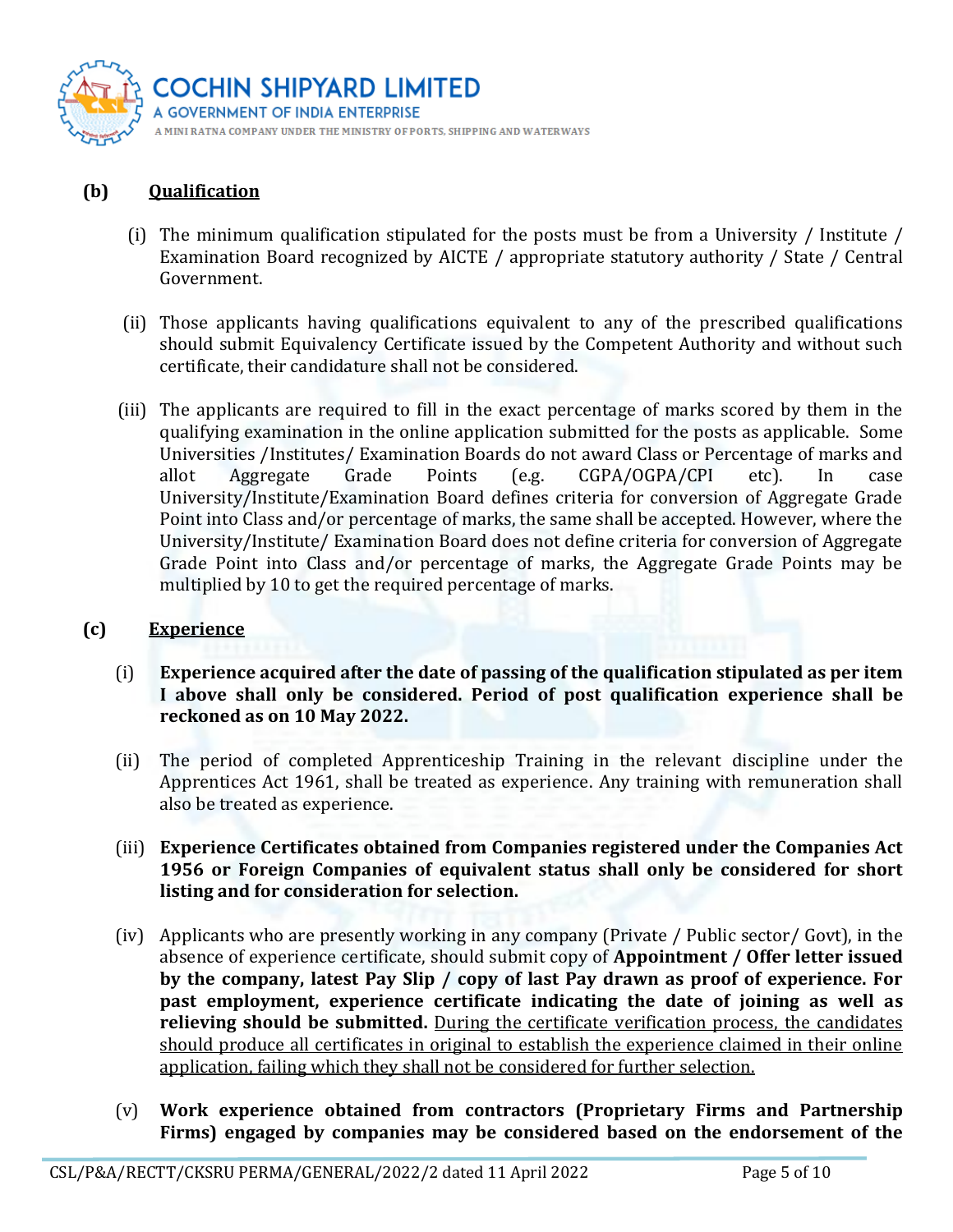

**Principal Employer on the certificates issued by the contractor. Such applicants are required to submit their experience certificates along with further proof such as ESI/EPF statements. Certificates of training issued by the contractors without the endorsement of the Principal Employer shall not be considered.**

- (vi) Applicants in regular Government service or in Government owned industrial or other similar organizations should submit their applications online directly to CSL. However, such applicants are required to upload a declaration **(as per Annexure –II)** that they have informed in writing to their employer that they have applied for the post notified by CSL. Candidature of such applicants will not be considered if objection if any received from the employer.
- (vii) Applicants who are Ex-servicemen should submit **Discharge Certificate / Book/ Pension Payment Order from the Armed Forces**. Those ex-servicemen having qualification endorsed in their Discharge Certificate/ Book should have working experience in the relevant discipline in the Armed Forces. Ex-servicemen claiming equivalency of qualification should produce the certificate of equivalency or endorsement in the Discharge certificate of the same with authority (refer order issued by the Govt. of India), should produce certificates indicating qualification and work experience in the relevant discipline in the Armed Forces, as proof of experience and produce the same during certificate verification process. They should produce experience certificate from the authorities concerned, failing which their candidature shall not be considered.
- (viii) Those ex-servicemen, on re-employment in any Government job on civil side after availing of the benefits given to him as an ex-serviceman, his ex-serviceman status for the purpose of re-employment in Government shall be governed by DoPT OM Nos. 36034/27/84- Estt (SCT) dated 02.05.1985, 36034/6/90-Estt (SCT) dated 02.04.1992 and 36034/1/2014-Estt (SCT) dated 14.08.2014. **All ex-servicemen should submit an undertaking to this effect along with the online application, that he has not been reemployed in Government after availing the benefits for ex-servicemen.**

#### (ix) **Employees who are currently working in CSL/ any other units of CSL on the regular rolls are not eligible to apply for the same posts at the same pay scales notified by CSL.**

(x) Applicants should clearly specify the nature of work performed and duties, responsibilities handled in the respective jobs, as well as experience certificate in proof of the same shall be uploaded while submitting their online application for the posts notified.

## **(d) Application fee**

i) **Application fee of ₹ 400/- (Non – refundable, plus bank charges extra) should be remitted using the Online payment options (Debit card/Credit card/Internet Banking/Wallets/ UPI etc)** which can be accessed through our Online application facility from **19 April 2022 to 10 May 2022.** No other mode of payment shall be accepted.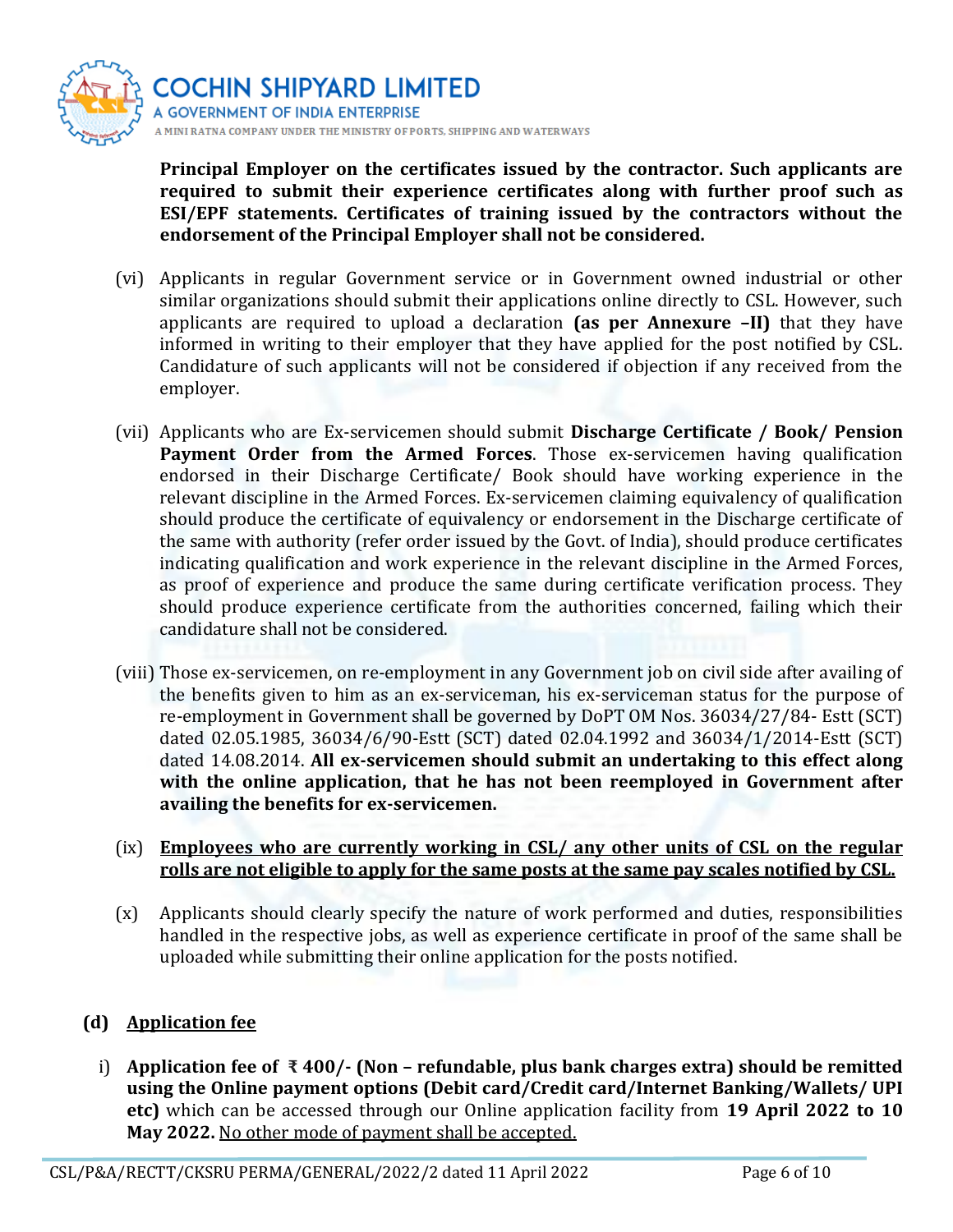

- ii) **Applicants belonging to Scheduled Caste (SC)/ Scheduled Tribe (ST)/ Person with Benchmark Disabilities (PwBD) need not pay application fee.** They are exempted from payment of application fee.
- iii) All applicants for whom the fee is applicable, i.e. except those belonging to SC/ST/PwBD, should pay the application fee as stipulated in clause d(i) above. **It is important to note that their candidature shall be considered only on receipt of application fee.**

#### **(e) How to apply**

- i) Applicants should go to the website [www.cochinshipyard.in](http://www.cochinshipyard.in/) (Career page) and proceed to the link for online application. The application consists of two phases - **Registration** and **Submission of application**. Applicants should not submit more than one application to the same post. Application once submitted shall be final.
- ii) Applicants meeting the notified requirements may go through the instructions on the online application page, complete the Registration and submit their application online through the online application facility from **19 April 2022** and the facility can be accessed through our website [www.cochinshipyard.in](http://www.cochinshipyard.in/) (Career page→CKSRU). Application submitted direct or by any other mode shall not be accepted.
- iii) Applicants should ensure that all the entries in the online application have been correctly filled in and application submitted successfully. Change in the data provided in the application after final submission of the same through online will not be considered. Filling of garbage/junk details in any of the fields can lead to rejection of application.
- iv) Application must be complete in all respects as per this Advertisement Notification. **Please note that incomplete applications shall not be considered.**
- v) **After applying through online, applicants should retain a soft copy/ printout of the online application containing the unique registration number generated by the system for their reference. It is important to note that, the unique registration number shall be obtained only upon successful submission of online application**. The Registration Number on the online application should be quoted for any correspondence with CKSRU/ CSL.
- vi) *Applicants need not send the online application print out/ certificates/ application fee in the form of DD/Challan/Cheque by post to CKSRU / CSL.*
- vii) The website will remain functional for the purpose of submitting applications **from 19 April 2022** and the last date for submission of applications through online is **10 May 2022.** In order to avoid heavy traffic in website on the last date that may result in non-submission of application, candidates are advised to log in to CSL website and submit applications well in advance before the last date. *Those who apply on the last date of application may not get any troubleshooting*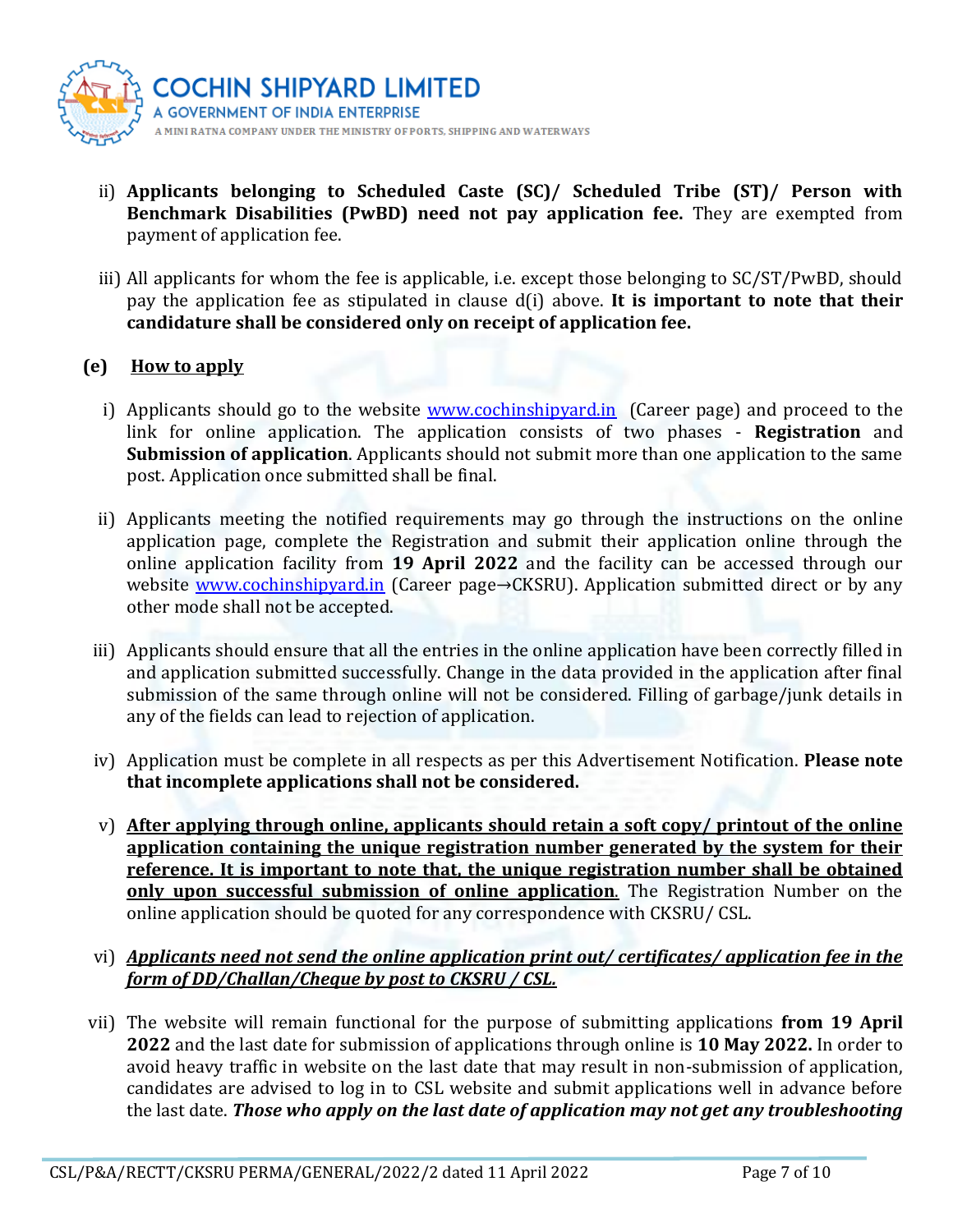

*assistance / technical support in the online application portal by email/phone after 1600 hrs on the last date.*

## **(f) General**

#### i) **Applicants are advised to make sure that they are meeting the eligibility requirements as per the vacancy notification for the posts before submitting the applications.**

- ii) Definition of Ex-serviceman:- Ex-serviceman is a person.
	- (a) Who has served in any rank whether as combatant or non-combatant in a Regular Army, Navy and Air Force of the Indian Union, and
		- (i) Who either has been retired or relieved or discharged from such service whether at his own request or being relieved by the employer after earning his or her pension; or
		- (ii) Who has been relieved from such service on medical grounds attributable to military service or circumstances beyond his control and awarded medical or other disability pension; or
		- (iii) Who has been released from such service as a result of reduction in establishment;
	- (b) Who has been released from such service after completing the specific period of engagement, otherwise than at his own request, or by way of dismissal, or discharge on account of misconduct or inefficiency and has been given a gratuity; and includes personnel of the Territorial Army, namely, pension holders for continuous embodied service or broken spells of qualifying service; Or
	- (c) Personnel of Army Postal Service who are part of Regular Army and retired from the Army Postal Service without reversion to their parent service with pension, or are released from the Army Postal service on medical grounds attributable to or aggravated by military service or circumstances beyond their control and awarded medical or other disability pension; Or
	- (d) Personnel, who were on deputation in Army Postal Service for more than six months prior to 14thApril, 1987; Or
	- (e) Gallantry award winners of the Armed Forces including personnel of Territorial Army; Or
	- (f) Ex-recruits boarded out or relieved on medical ground and granted medical disability pension.
- iii) CSL reserves the right to call for any additional documentary evidence from candidates in support of educational qualification / experience / other notified eligibility requirements as indicated in their online application, and information / replies to such queries should be only through the e-mail [career.cksru@cochinshipyard.in](mailto:career.cksru@cochinshipyard.in)**.** However, CSL or CKSRU shall not be responsible for any delay/non-receipt of such e-mails within the stipulated date and time. Replies to any such queries received after the stipulated date and time shall not be considered, and no further correspondence shall be entertained in this regard.
- iv) Original Certificates of the short-listed candidates shall be verified again at the time of joining or at any other stage as decided by CSL. Candidature is purely provisional subject to verification of original certificates in proof of age, qualification, experience, caste, disability, medical fitness etc and meeting the notified eligibility requirements. At the time of certificate verification/joining, if the candidates short-listed above are found not meeting the eligibility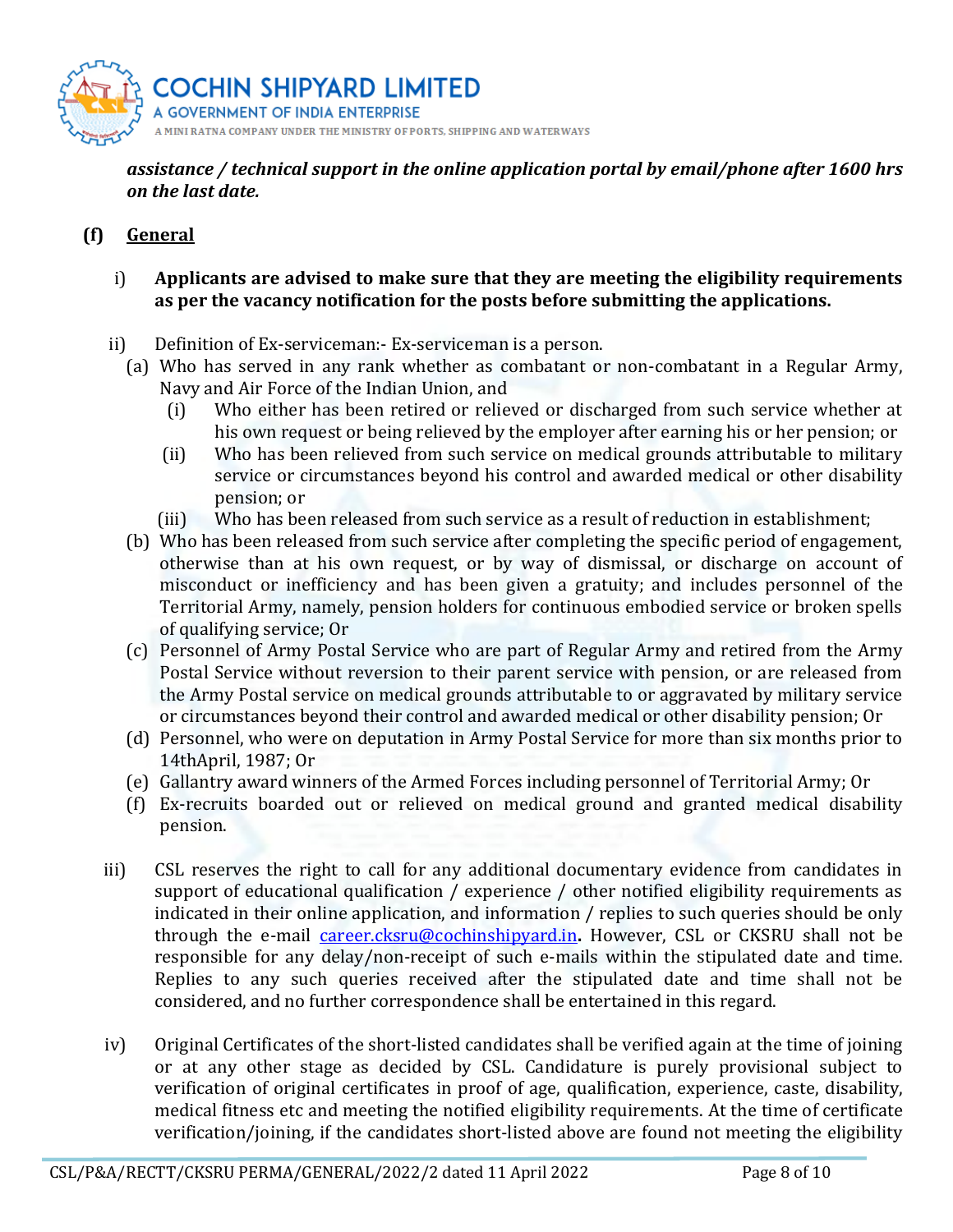

requirements or fail to produce certificates in original or if at any stage, it is found that any information furnished by the candidate is false/incorrect or suppressing any relevant information, the candidate shall not be considered for selection and candidature will be cancelled/rejected without further notice.

- v) No travelling allowance shall be paid to any candidates for appearing for Objective Type Online test and Descriptive Type Online Test. However, SC/ST/PwBD candidates appearing for the certificate verification shall be reimbursed single to & fro sleeper class rail/bus fare as admissible for the posts as per company rules by the shortest route from the mailing address mentioned in their online application form to the venue of certificate verification, on production of proof. Candidates claiming travel re-imbursement are required to submit the copy of front page of **Savings bank passbook with account number and IFSC code**, at the time of certificate verification and the eligible amount of reimbursement shall be credited to their bank account through NEFT. Reimbursement of travel fare shall only be made to those candidates who submit the above details. However, at the time of certificate verification, if it is found that the candidate does not fulfil any of the notified eligibility conditions, he/she shall neither be allowed to paid any travelling allowance.
- vi) **No correspondence regarding the rejection of application in case of ineligibility shall be entertained.**
- vii) **Call letters shall not be sent to short-listed candidates by post.** They shall be informed by e-mail /through CSL website to download call letter from [www.cochinshipyard.in.](http://www.cochinshipyard.in/) **Schedule of the selection shall be intimated to the short-listed applicants through Email/CSL website (Career page)**. Candidates are requested to frequently check the above website (Career Page) for updates related to the selection.
- viii) Mere submission of application through online and Issue of call letter for the selection process shall not confer any right to the applicant of acceptance of candidature or cannot be construed as an acknowledgement of fulfilling the eligibility criterion.
- ix) Appointment of selected candidates will be subject to verification of character and antecedents and verification of caste certificates if applicable.
- x) The candidates short-listed for appointment should undergo a medical examination in the hospitals as prescribed by CSL. The reports of such medical examination shall be examined by Medical Officer of CSL on behalf of CKSRU and the appointment of the candidate shall be subject to verification of Medical fitness by the Medical Officer of CSL.
- xi) CSL shall not bear any liability on account of salary/leave salary/gratuity/pension contribution etc, if any related to previous employment of any candidate already working in Government/Public Sector Undertakings.
- xii) Rank lists shall be maintained for all posts and shall be operated only in the event of occurrence of a vacancy during the validity period of the rank list. The validity period